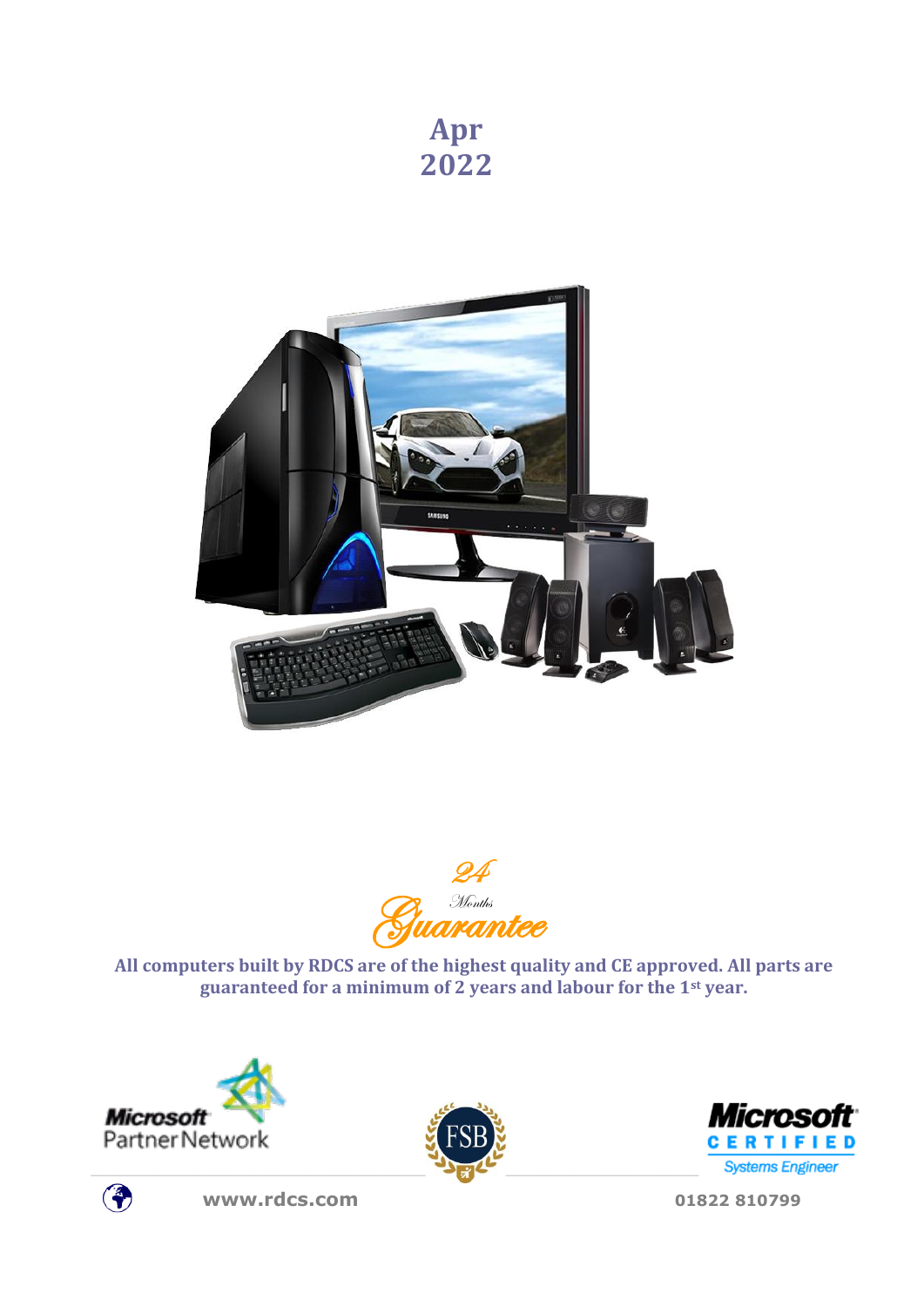

### ✓ **Installation Service**

**Un-box, set up, configure your software and get you connected to the Internet.**

### ✓ **Data Transfer Service**

**Transfer your data from your old machine and configure on the new.**



# **Enter the details on the pricing sheet attached.**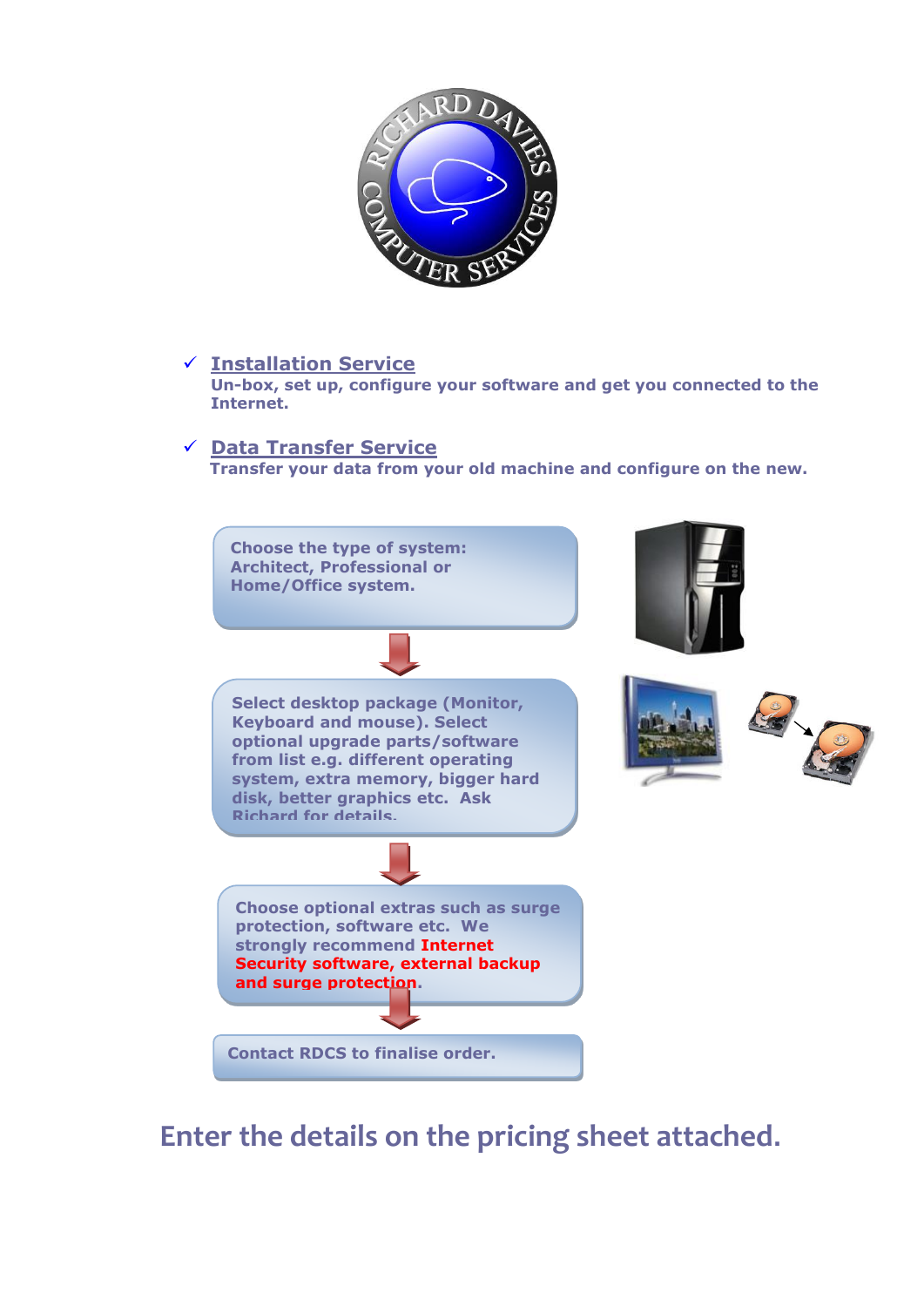Page 3

# **Home / Office RDCS** *X4-i3-10100 Gen 10 (Home / Office)*



### **he RDCS i3-12100** quad core system provides functionality that will cope with most tasks. The system comes with a choice of disks (M.2 SSD, SATA SSD or HD or both) and Operating Systems (Windows 10 or Windows 11 (default)). T

## **This system can be upgraded further with the addition of a faster processor, enhanced graphics and more memory in the future.**

If you want something special (upgraded processor, faster graphics or memory etc) then please ask and we will be able to guide you and satisfy your precise requirements.

**We strongly recommend Internet Security software and a back up hard disk.**

 $\ddot{\Phi}$ 

All computers built by RDCS are of the highest quality and CE approved. All parts are guaranteed for a minimum of 2 years and labour for the 1st year. Original software (Genuine Windows CD, Motherboard and peripheral drivers) is included.

Every care is taken to ensure that the prices quoted and parts listed are correct at time of printing. They are subject to change at short notice due to market fluctuations in price and availability. You will always be advised of any substitutions prior to computer build.

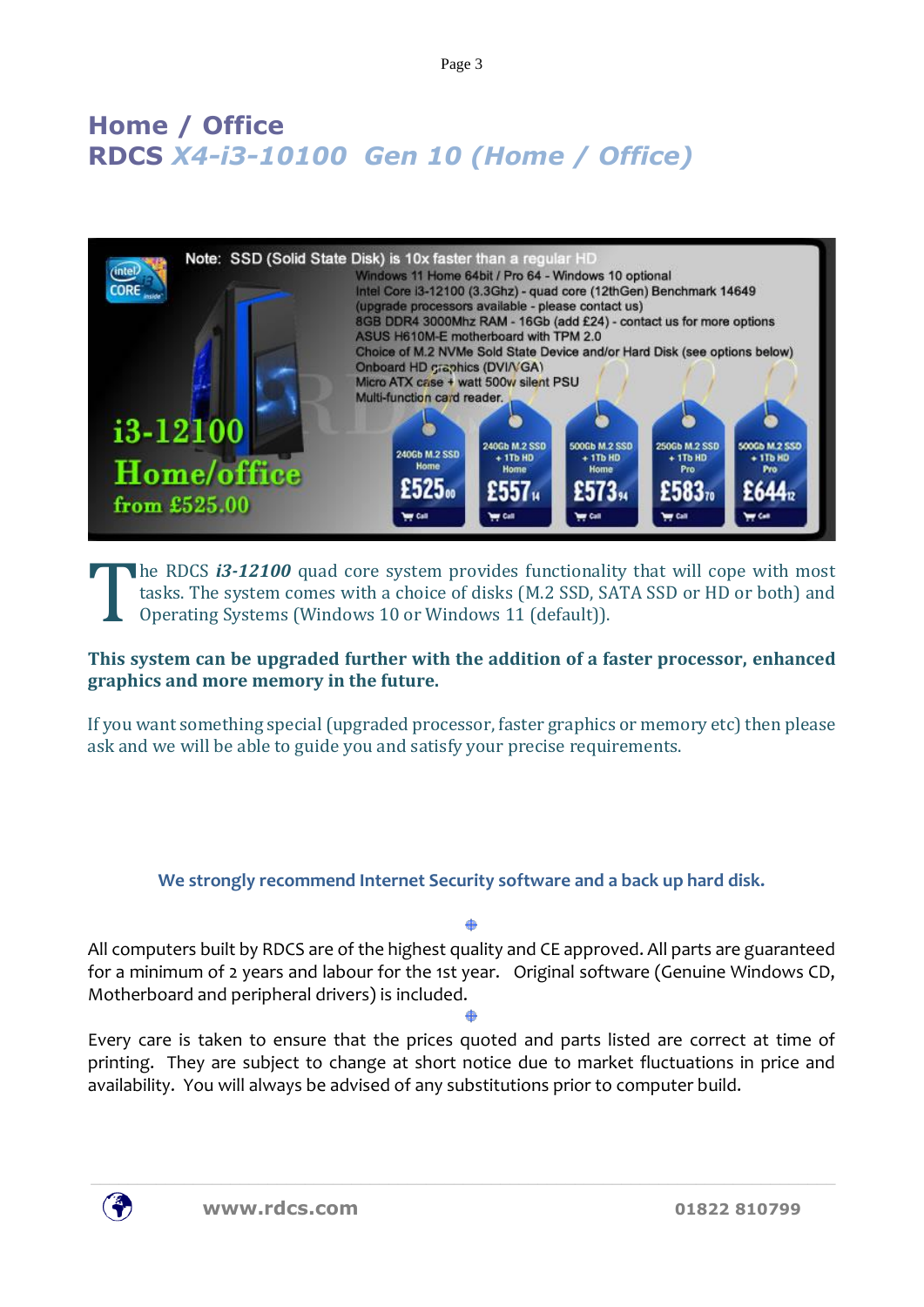# Technical specification

| <b>Comparison grid</b><br>DDR4 memory     | i3 12100<br>Home/office<br>Motherboard<br>Asus Prime H610 (or equiv)<br>*Upgrade avaialable<br>8Gb 3000 Mhz |  |
|-------------------------------------------|-------------------------------------------------------------------------------------------------------------|--|
|                                           | *Upgrade available                                                                                          |  |
| Onboard graphics<br><b>SATA III ports</b> | VGA/DVI/HDMI                                                                                                |  |
| (6Gb/s)                                   | 4                                                                                                           |  |
| <b>PCI Express</b>                        | 1 x PCI Express 3.0 x 16<br>2 x PCI Express 3.0 x 1                                                         |  |
| USB <sub>2</sub> (rear)                   | $\overline{2}$                                                                                              |  |
| USB <sub>3</sub> (rear)                   | 4                                                                                                           |  |
| USB <sub>3</sub> (m/board)                | 1                                                                                                           |  |
| USB2 (m/board)                            | $\overline{\phantom{a}}$                                                                                    |  |
| CPU                                       | Dual Core 3.3 (4.3<br>turbo) Ghz<br>Intel i3 12100 -<br>*Upgrade available                                  |  |
| <b>DIMM Slots</b>                         | 4 or 2                                                                                                      |  |
| Max memory                                | 64Gb                                                                                                        |  |
| Gigabyte LAN                              |                                                                                                             |  |
| Audio                                     |                                                                                                             |  |
| Graphics                                  | (*upgrade available)                                                                                        |  |
| Hard disk                                 | 1Tb (64Mb cache)<br>and<br>250Gb SSD<br>*Upgrade available                                                  |  |
| 24x DVD RW                                |                                                                                                             |  |
| Blue-Ray / DVRW                           | *Upgrade available                                                                                          |  |
| Multi function card<br>reader             |                                                                                                             |  |
| <b>CPU Benchmark</b><br>(PassMark)        | 14573                                                                                                       |  |
|                                           | *additional charge                                                                                          |  |

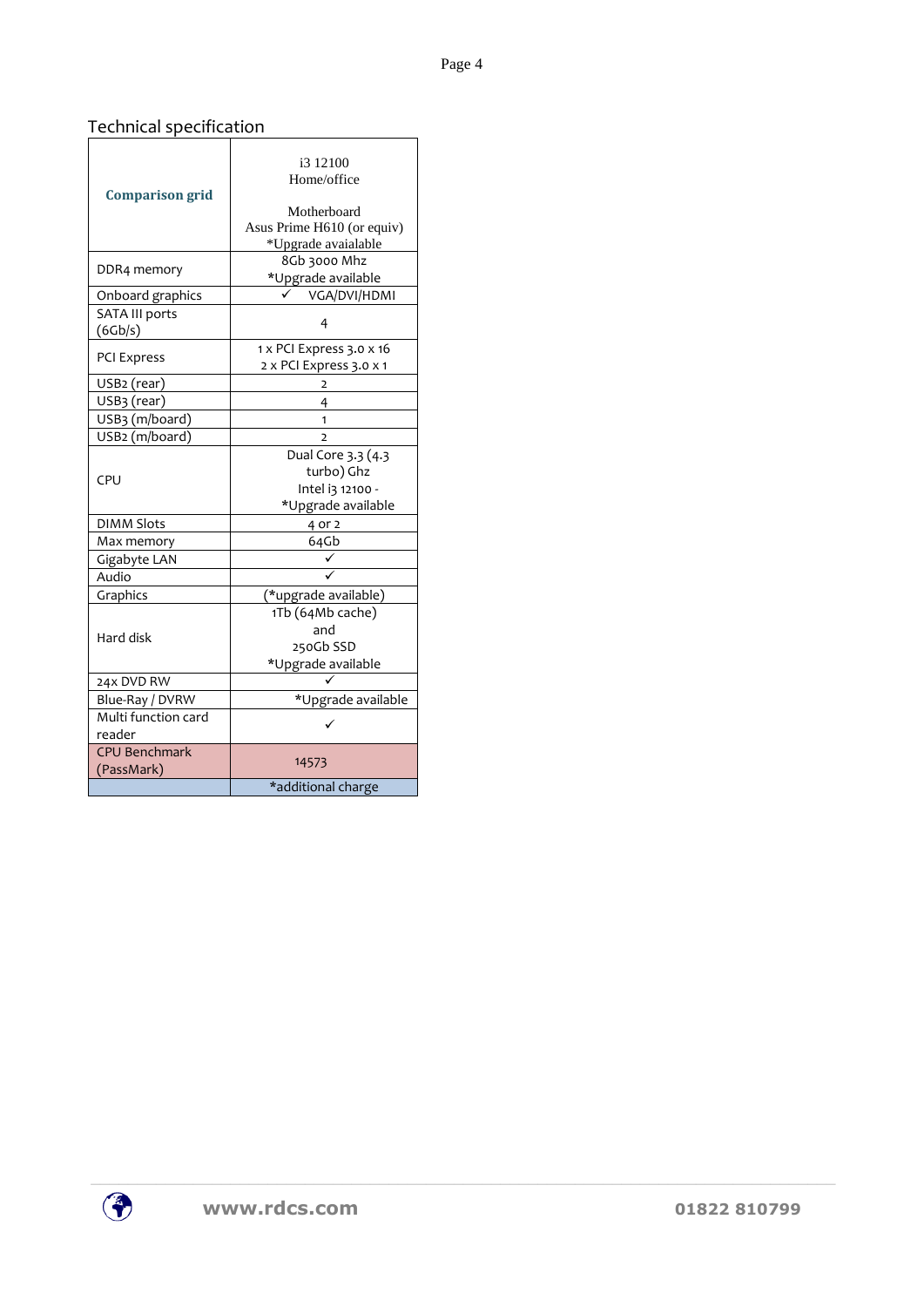Routers / Hubs / Switches / Wireless networking….



For prices see 'calculator page'

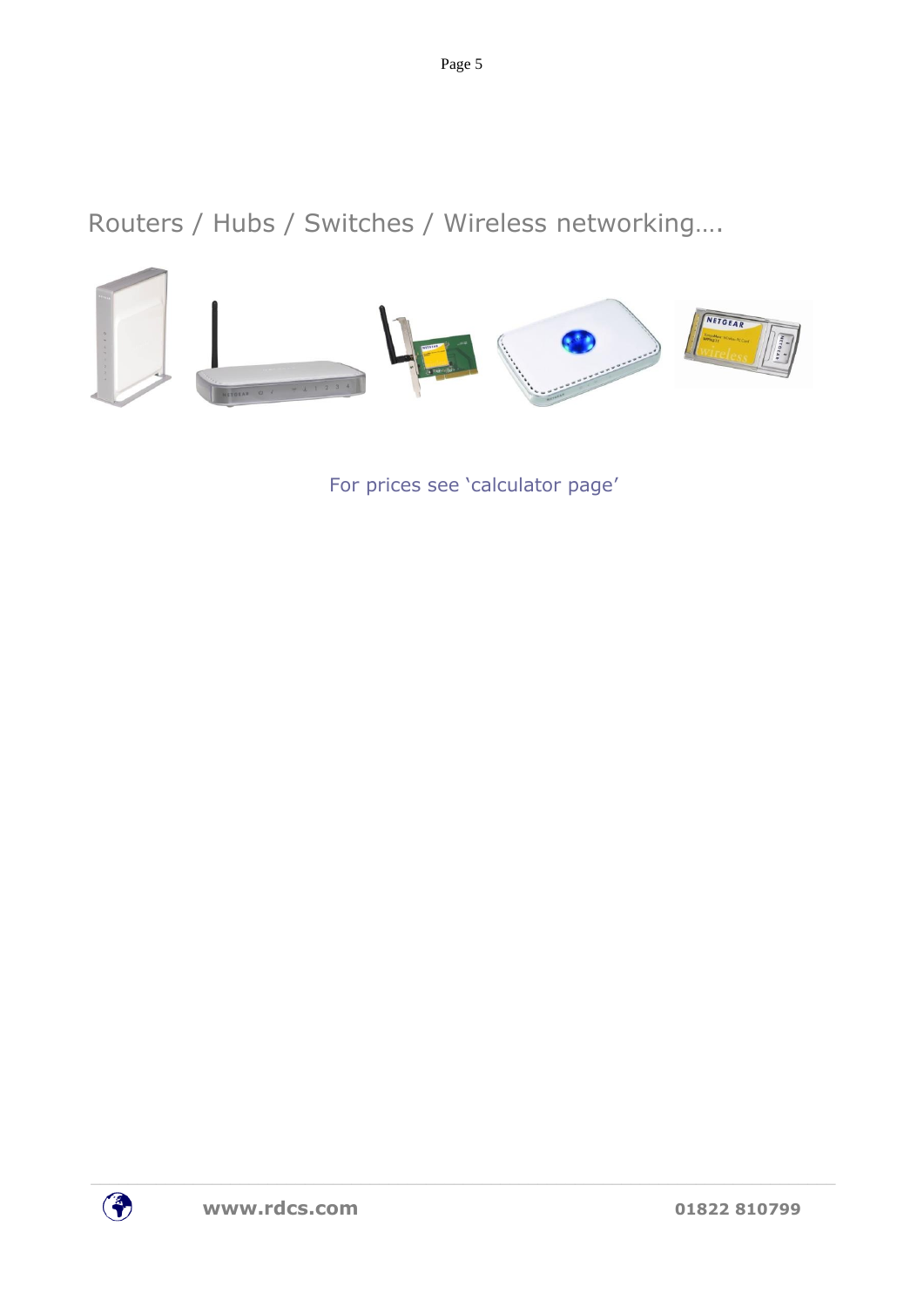# **Example SOFTWARE**

# If you need something more specific or not sure then please ask.

| Microsoft<br>Office 365<br>Office 365 Home Premium<br>5 PCs/Macs<br>plus select devices*<br>Ongoing access to updates<br>call for latest price                                                                                                                                                                                                                                                                                                                                                    | Mizosoft<br>Office<br>Office Home and Student<br>2019<br>for 1 PC<br>call for latest price<br>Special offer                                                                        | Nicrosoft<br>Office<br><b>Office Home and Business</b><br>2019<br>for 1 PC<br>call for latest price<br>Special offer                                                                | Mirrosoft<br>Office<br>Predonaloguai 2021<br>Office Professional 2019<br>for 1 PC<br>call for latest price                                                                         |
|---------------------------------------------------------------------------------------------------------------------------------------------------------------------------------------------------------------------------------------------------------------------------------------------------------------------------------------------------------------------------------------------------------------------------------------------------------------------------------------------------|------------------------------------------------------------------------------------------------------------------------------------------------------------------------------------|-------------------------------------------------------------------------------------------------------------------------------------------------------------------------------------|------------------------------------------------------------------------------------------------------------------------------------------------------------------------------------|
| 1 Year subscription<br>Top features<br>Annual subscription<br>includes ongoing version<br>upgrades.<br>+20GB of online storage<br>with SkyDrive, more than<br>triple the online storage of<br>any other suite.<br>Stream full-featured Office<br>applications to any<br>Internet-connected<br>Windows PC***<br>60 minutes of Skype calls<br>each month to phones in<br>40+ countries.****<br>Get the entire Office suite<br>+ cloud services for less<br>than the cost of Office<br>Professional. | Top features<br>Store your documents<br>online with SkyDrive<br>Free Office web apps to<br>access, edit, and share<br>documents on multiple<br>Internet-connected<br>devices.***** | Top features<br>Store your documents<br>online with SkyDrive.<br>Free Office web apps to<br>access, edit, and share<br>documents on multiple<br>Internet-connected<br>devices.***** | Top features<br>Store your documents<br>online with SkyDrive<br>Free Office web apps to<br>access, edit, and share<br>documents on multiple<br>Internet-connected<br>devices.***** |
| Suite includes:                                                                                                                                                                                                                                                                                                                                                                                                                                                                                   | Suite includes:                                                                                                                                                                    | Suite includes:                                                                                                                                                                     | Suite includes:                                                                                                                                                                    |
| <b>₩≣ Word</b>                                                                                                                                                                                                                                                                                                                                                                                                                                                                                    | <b>w</b> 目 Word                                                                                                                                                                    | <b>₩目</b> Word                                                                                                                                                                      | <b>■</b> Word                                                                                                                                                                      |
| Latest version. Powerful                                                                                                                                                                                                                                                                                                                                                                                                                                                                          | Word 2019 Powerful                                                                                                                                                                 | Word 2019 Powerful                                                                                                                                                                  | Word 2019 Powerful                                                                                                                                                                 |
| writing tools help you                                                                                                                                                                                                                                                                                                                                                                                                                                                                            | writing tools help you                                                                                                                                                             | writing tools help you                                                                                                                                                              | writing tools help you                                                                                                                                                             |
| create outstanding                                                                                                                                                                                                                                                                                                                                                                                                                                                                                | create outstanding                                                                                                                                                                 | create outstanding                                                                                                                                                                  | create outstanding                                                                                                                                                                 |
| documents                                                                                                                                                                                                                                                                                                                                                                                                                                                                                         | documents                                                                                                                                                                          | documents                                                                                                                                                                           | documents                                                                                                                                                                          |
| <b>×目</b> Excel                                                                                                                                                                                                                                                                                                                                                                                                                                                                                   | <b>区里 Excel</b>                                                                                                                                                                    | <b>×目 Excel</b>                                                                                                                                                                     | <b>×目</b> Excel                                                                                                                                                                    |
| Latest version. Build a                                                                                                                                                                                                                                                                                                                                                                                                                                                                           | Excel 2019 Build a budget                                                                                                                                                          | Excel 2019 Build a budget                                                                                                                                                           | Excel 2019 Build a budget                                                                                                                                                          |
| budget and track expenses                                                                                                                                                                                                                                                                                                                                                                                                                                                                         | and track expenses with                                                                                                                                                            | and track expenses with                                                                                                                                                             | and track expenses with                                                                                                                                                            |
| with easy-to-use graphs                                                                                                                                                                                                                                                                                                                                                                                                                                                                           | easy-to-use graphs and                                                                                                                                                             | easy-to-use graphs and                                                                                                                                                              | easy-to-use graphs and                                                                                                                                                             |
| and analysis tools that                                                                                                                                                                                                                                                                                                                                                                                                                                                                           | analysis tools that bring                                                                                                                                                          | analysis tools that bring                                                                                                                                                           | analysis tools that bring                                                                                                                                                          |
| bring your finances into                                                                                                                                                                                                                                                                                                                                                                                                                                                                          | your finances into focus                                                                                                                                                           | your finances into focus                                                                                                                                                            | your finances into focus                                                                                                                                                           |
| focus fast                                                                                                                                                                                                                                                                                                                                                                                                                                                                                        | fast                                                                                                                                                                               | fast                                                                                                                                                                                | fast                                                                                                                                                                               |

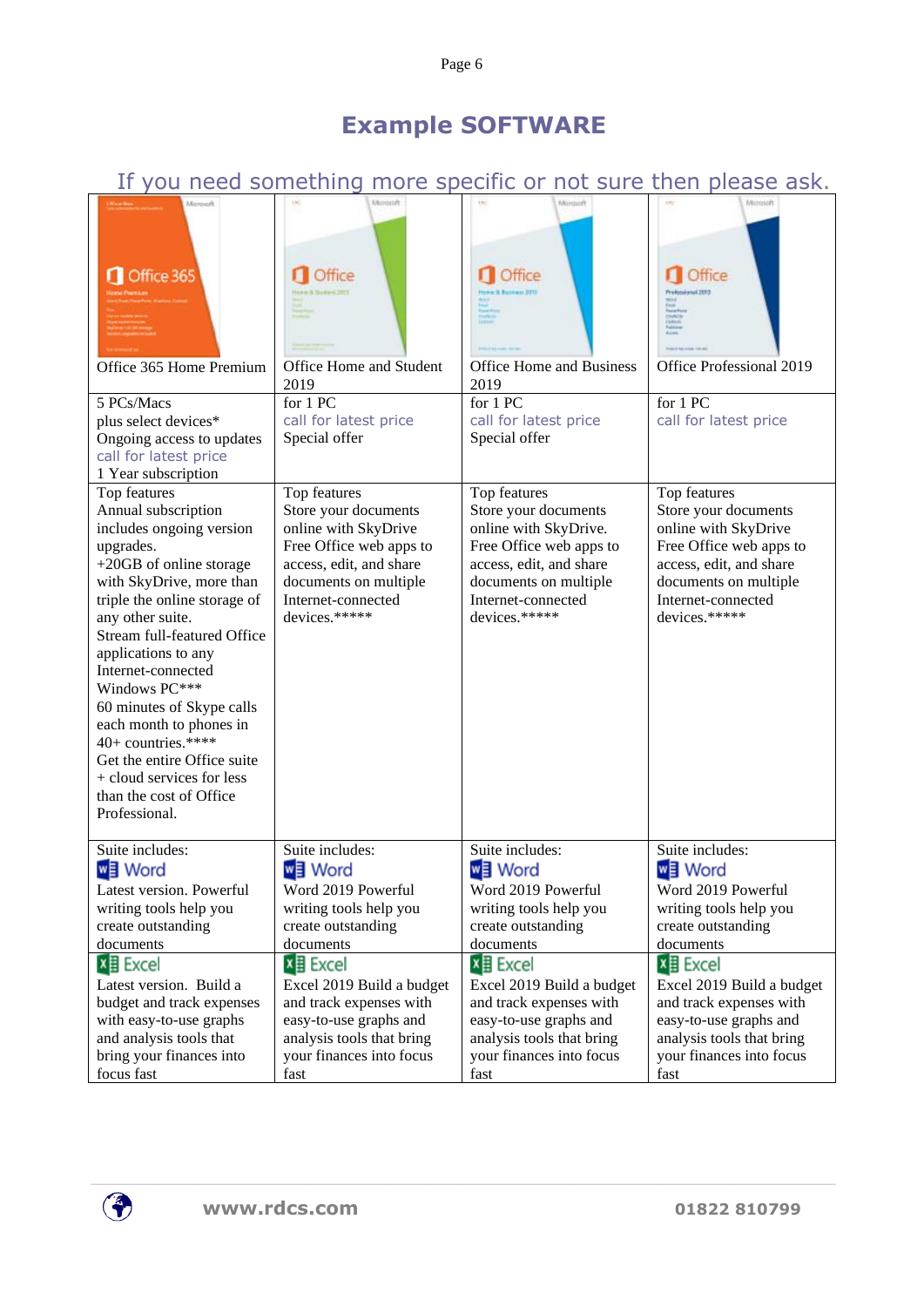| <b>P3</b> PowerPoint                      | P <sup>9</sup> PowerPoint                              | P <sub>3</sub> PowerPoint                                                                | P <sup>9</sup> PowerPoint                 |  |
|-------------------------------------------|--------------------------------------------------------|------------------------------------------------------------------------------------------|-------------------------------------------|--|
| Latest version. Create                    | Power Point 2019 Create                                | Power Point 2019 Create                                                                  | Power Point 2019 Create                   |  |
| dynamic presentations to                  | dynamic presentations to                               | dynamic presentations to                                                                 | dynamic presentations to                  |  |
| engage and inspire your                   | engage and inspire your                                | engage and inspire your                                                                  | engage and inspire your                   |  |
| audience                                  | audience                                               | audience                                                                                 | audience                                  |  |
| Mi OneNote <sub>**</sub>                  | <b>N</b> 3 OneNote <sub>**</sub>                       | Note <sub>**</sub>                                                                       | <b>N</b> 3 OneNote <sub>**</sub>          |  |
| Latest version. Access,                   | OneNote 2019 Access,                                   | OneNote 2019 Access,                                                                     | OneNote 2019 Access,                      |  |
| view, and edit your                       | view, and edit your                                    | view, and edit your                                                                      | view, and edit your                       |  |
| documents from virtually                  | documents from virtually                               | documents from virtually                                                                 | documents from virtually                  |  |
| anywhere                                  | anywhere                                               | anywhere                                                                                 | anywhere                                  |  |
| <mark>०</mark> है Outlook                 | <b>। है Outlook</b>                                    | <mark>०</mark> है Outlook                                                                | <b>।</b> 8 Outlook                        |  |
| Latest version. Stay                      | OneNote 2019 Access,                                   | Outlook 2019 Stay                                                                        | Outlook 2019 Stay                         |  |
| connected to your world                   | view, and edit your                                    | connected to your world                                                                  | connected to your world                   |  |
| with powerful email and<br>calendar tools | documents from virtually                               | with powerful email and<br>calendar tools                                                | with powerful email and<br>calendar tools |  |
|                                           | anywhere                                               |                                                                                          |                                           |  |
| P <sup>3</sup> Publisher <sub>**</sub>    |                                                        |                                                                                          | PJ Publisher                              |  |
| Latest version. Create                    |                                                        |                                                                                          | Publisher 2019 Create                     |  |
| professional-quality                      |                                                        |                                                                                          | professional-quality                      |  |
| newsletters and brochures                 |                                                        |                                                                                          | newsletters and brochures                 |  |
| A <b>E</b> Access <sup>*</sup>            |                                                        |                                                                                          | A <b>E</b> Access <sup>*</sup>            |  |
| Latest version. Organise                  |                                                        |                                                                                          | Access 2019 Organise and                  |  |
| and report on your most                   |                                                        |                                                                                          | report on your most                       |  |
| important information with                |                                                        |                                                                                          | important information with                |  |
| easy-to-use database tools                |                                                        |                                                                                          | easy-to-use database tools                |  |
| OneDrive                                  |                                                        |                                                                                          |                                           |  |
| $1Tb***$                                  |                                                        |                                                                                          |                                           |  |
|                                           |                                                        | *See www.office.com/information for applicable devices. Internet connection required.    |                                           |  |
|                                           | Internet and mobile telephone usage charges may apply. |                                                                                          |                                           |  |
|                                           |                                                        |                                                                                          |                                           |  |
|                                           |                                                        | ** Application availability and features vary by platform and device. Publisher, Access  |                                           |  |
| SkyDrive 27 GB SkyDrive                   | and OneNote available on PC only.                      |                                                                                          |                                           |  |
| online storage for easy                   |                                                        | ***Windows 7 to Windows 10 OS required, Internet connection required.                    |                                           |  |
| access and sharing of your<br>docs        |                                                        |                                                                                          |                                           |  |
| <b>Elyper</b>                             |                                                        | ****Skype account required. Excludes special, premium and non-geographic numbers.        |                                           |  |
|                                           |                                                        | Calls to mobiles are for select countries only. Skype world minutes not available in all |                                           |  |
|                                           | countries.                                             |                                                                                          |                                           |  |
|                                           |                                                        |                                                                                          |                                           |  |
|                                           |                                                        | ***** An appropriate device, internet connection and supported browser is required.      |                                           |  |
| Skype Find new ways to                    |                                                        |                                                                                          |                                           |  |
| stay in touch with 60                     |                                                        |                                                                                          |                                           |  |
| minutes of Skype calls                    |                                                        |                                                                                          |                                           |  |
| each month to phones in                   |                                                        |                                                                                          |                                           |  |
| $40+$ countries                           |                                                        |                                                                                          |                                           |  |
| Office suite + cloud                      |                                                        |                                                                                          |                                           |  |
| services for less than the                |                                                        |                                                                                          |                                           |  |
| cost of Office Professional.              |                                                        |                                                                                          |                                           |  |
|                                           |                                                        |                                                                                          |                                           |  |

For prices see 'calculator page' Note: OEM software is only available with a new system.

 $\bigcirc$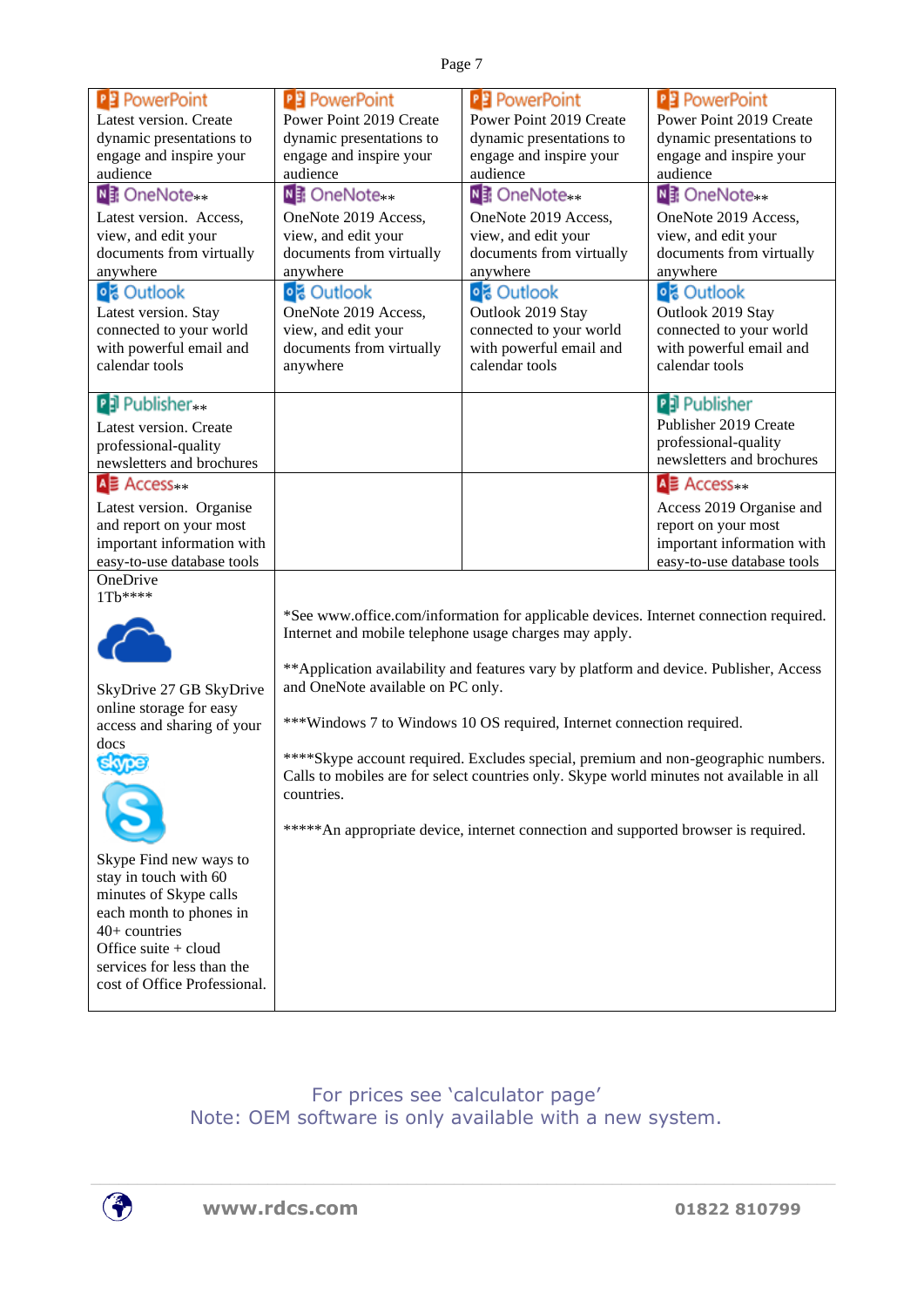#### Page 8

### **CALCULATOR – NAME…………………………….. Job No………….. Date …………….**

| <b>System</b>                                                                                                                       | <b>Type/Model</b>     | <b>Price (inc VAT)</b>                                           |              | <b>Total</b> |
|-------------------------------------------------------------------------------------------------------------------------------------|-----------------------|------------------------------------------------------------------|--------------|--------------|
|                                                                                                                                     |                       |                                                                  | $\Box$       | £            |
|                                                                                                                                     |                       |                                                                  | $\Box$       | £            |
| RDCS i3 12100 - Quad core                                                                                                           | Home-Office           | From £525.00                                                     | П            | £            |
|                                                                                                                                     |                       |                                                                  | П            |              |
| <b>Upgrade Options</b>                                                                                                              |                       |                                                                  |              |              |
| <b>Operating System</b>                                                                                                             |                       |                                                                  | $\Box$       | £            |
| Processor                                                                                                                           |                       |                                                                  |              | £            |
| <b>RAM</b>                                                                                                                          |                       |                                                                  | $\mathbf{I}$ | £            |
| <b>Hard Disk</b>                                                                                                                    |                       |                                                                  | $\mathbf{I}$ | £            |
| <b>Graphics Card</b>                                                                                                                |                       |                                                                  | $\Box$       | £            |
|                                                                                                                                     | <b>DESKTOP SUITES</b> |                                                                  |              |              |
| Keyboard and mouse set                                                                                                              |                       | Code:                                                            | П            | £            |
| Monitor                                                                                                                             |                       | Code:                                                            | П            | £            |
| <b>Speakers</b>                                                                                                                     |                       | Code:                                                            | $\mathsf{L}$ | £            |
|                                                                                                                                     | <b>MISCELLANEOUS</b>  |                                                                  |              |              |
| <b>KVM</b>                                                                                                                          |                       |                                                                  |              |              |
| Router                                                                                                                              |                       | call                                                             | $\Box$       | £            |
| Switch                                                                                                                              |                       |                                                                  | $\Box$       | £            |
| <b>UPS</b>                                                                                                                          |                       |                                                                  | П            | £            |
|                                                                                                                                     |                       |                                                                  |              |              |
| Office 365 Home Premium (5 devices)                                                                                                 |                       | SOFTWARE (OEM) Only available with a new or refurbished Computer |              | £            |
|                                                                                                                                     |                       | £ call for latest price                                          | П            |              |
| Office Home and Student 2019 (1 user)<br>Office Home and Business 2019 (1 user)                                                     |                       | £ call for latest price<br>£ call for latest price               |              |              |
|                                                                                                                                     |                       |                                                                  | $\Box$       | £            |
| Office 2019 Professional (1 user)                                                                                                   |                       | <b>£call for latest price</b>                                    |              | £            |
| Kaspersky Internet Security (1, 3, 5 or 10 user)                                                                                    |                       | from £25                                                         | $\Box$       | £            |
| Note: Microsoft Outlook, Work, Excel, Power Point,<br>Access, One Note, Publisher etc can be purchased<br>individually - please ask |                       | <b>Sub Total</b>                                                 |              | £            |